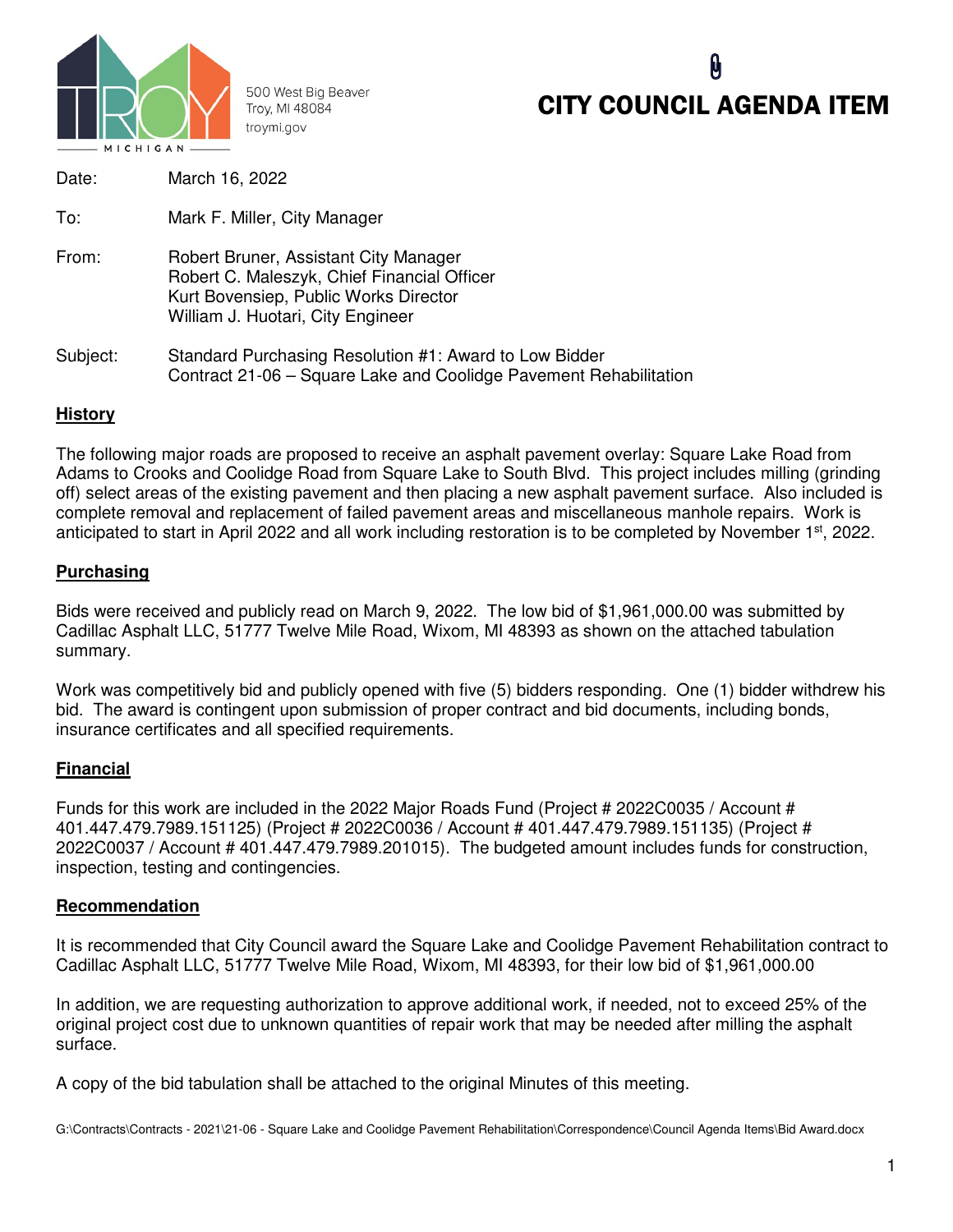#### BID TABULATION Bids Due: March 9, 2022 CONTRACT 21-06 SQUARE LAKE AND COOLIDGE PAVEMENT REHABILITATION

City of Troy Oakland County, Michigan

### **Total Bid Amount**

| $\mathbf 1$ | Cadillac Asphalt, LLC           | \$<br>1,961,000.00   |
|-------------|---------------------------------|----------------------|
|             | 2 Pro-Line Asphalt Paving Corp. | \$<br>2,064,774.50   |
|             | 3 AJAX Paving Industries, Inc.  | \$<br>2,249,716.95   |
|             | 4 Asphalt Specialists, Inc.     | \$<br>2,330,210.00   |
|             | X Hutch Paving, Inc.            | \$<br>1,654,620.50 * |

\* BID WITHDRAWN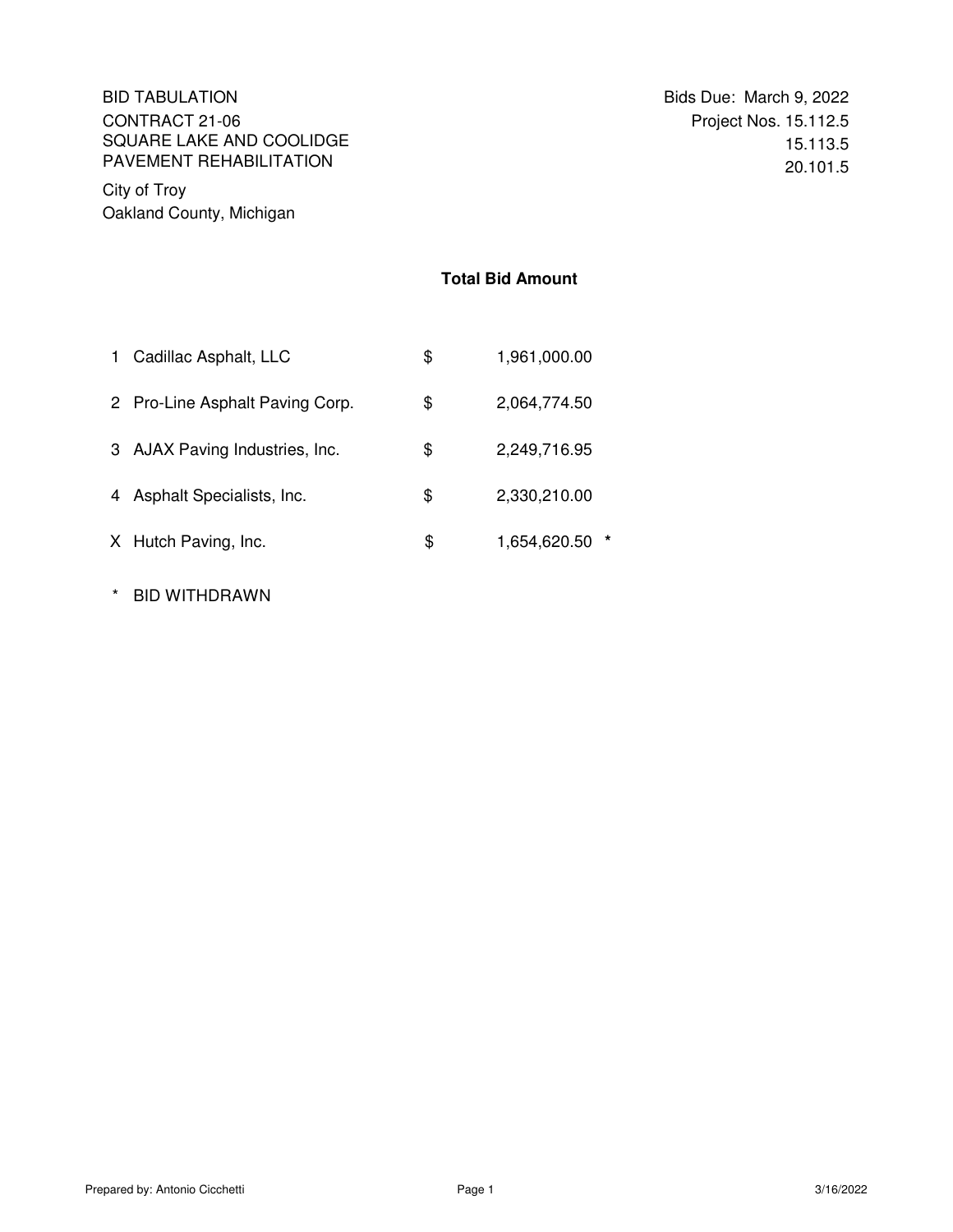